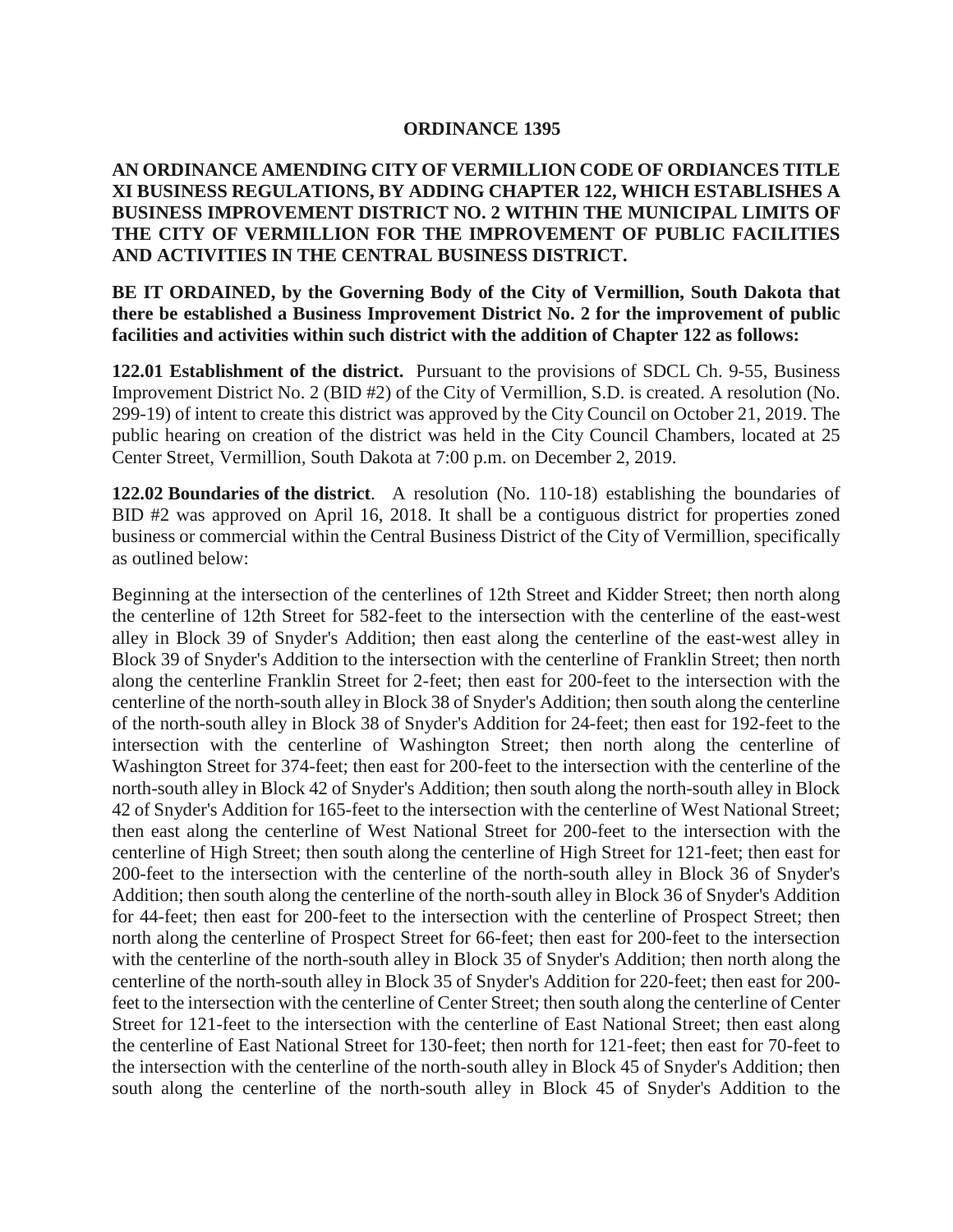intersection with the centerline of East National Street; then east along the centerline of East National Street for 197 .5-feet to the intersection with the centerline of Elm Street; then south along the centerline of Elm Street for 99-feet; then east for 180.5-feet to the intersection with the centerline of the north-south alley in Block 33 of Snyder's Addition; then south along the centerline of the north-south alley in Block 33 of Snyder's Addition for 120-feet to the intersection of the vacated east-west alley in Block 33 of Snyder's Addition; then east along the centerline of the vacated east-west alley in Block 33 of Snyder's Addition for 183-feet to the intersection with the centerline of North Dakota Street; then north along the centerline of North Dakota Street for 35 feet to the intersection with the centerline of the east-west alley in Block 61 of Bigelow's Addition; then east along the centerline of the east-west alley in Block 61 of Bigelow's Addition for 200-feet to the intersection with the centerline of the north-south alley in Block 61 of Bigelow's Addition; then south along the centerline of the north-south alley in Block 61 of Bigelow's Addition for 189 feet to the intersection with the centerline of East Main Street; then east along the centerline of East Main Street for 25-feet to the intersection with the centerline of Forest A venue; then south along the centerline of Forest Avenue for 188-feet to the intersection with the centerline of the vacated east-west alley in Block 73 of Smith's Addition; then west along the centerline of the vacated east-west alley in Block 73 of Smith's Addition for 225-feet to the intersection with the centerline of South Dakota Street; then north along the centerline of South Dakota Street for 96 feet; then west for 81-feet; then south for 132-feet; then west for 105.5-feet to the intersection with the centerline of the north-south alley in Block 26 of Original Vermillion; then south along the centerline of the north-south alley in Block 26 of Original Vermillion for 212- feet to the intersection with the south right-of-way line of the vacated Kidder Street; then east along the south right-of-way line of the vacated Kidder Street for 241-feet to the intersection with the centerline of South Dakota Street; then south along the centerline of South Dakota Street for 220-feet; then southwest to the intersection with the centerline of the vacated Bloomingdale Street for 128-feet south and 81-feet west; then west along the centerline of the vacated Bloomingdale Street for 360 feet to the intersection with the centerline of Church Street; then north along the centerline of Church Street for 388-feet to the intersection with the centerline of Kidder Street; then west along the centerline of Kidder Street for 400-feet to the intersection with the centerline of Court Street; then south along the centerline of Court Street for 172-feet; then west for 200-feet to the intersection with the centerline of the north-south alley in Block 23 of Original Vermillion; then south along the centerline of the north-south alley in Block 23 of Original Vermillion for 216- feet to the intersection with the centerline of Bloomingdale Street; then west along the centerline of Bloomingdale Street for 410-feet to the intersection with the centerline of the north-south alley in Block 22 of Original Vermillion; then north along the centerline of the north-south alley in Block 22 of Original Vermillion for 388-feet to the intersection with the centerline of Kidder Street; then west along the centerline of Kidder Street for 600-feet to the intersection with the centerline of Luxemburg Street; then north along the centerline of Luxemburg Street for 106-feet; then west for 200-feet to the intersection with centerline of the north-south alley in Block 31 of Original Vermillion; then south along the centerline of the north-south alley in Block 31 of Original Vermillion for 106-feet to the intersection with the centerline of Kidder Street; then west along the centerline of Kidder Street for 200-feet to the intersection with the centerline of 12th Street being the point of beginning.

**122.021 Division of district into two areas.** The boundaries of BID #2 will further be divided into two areas; Area A and Area B. Area A is described as an area encompassing the following parcels: Lots 1 and 2 and West 10-feet of Lot 3 and North half of vacated alley and North 99.5-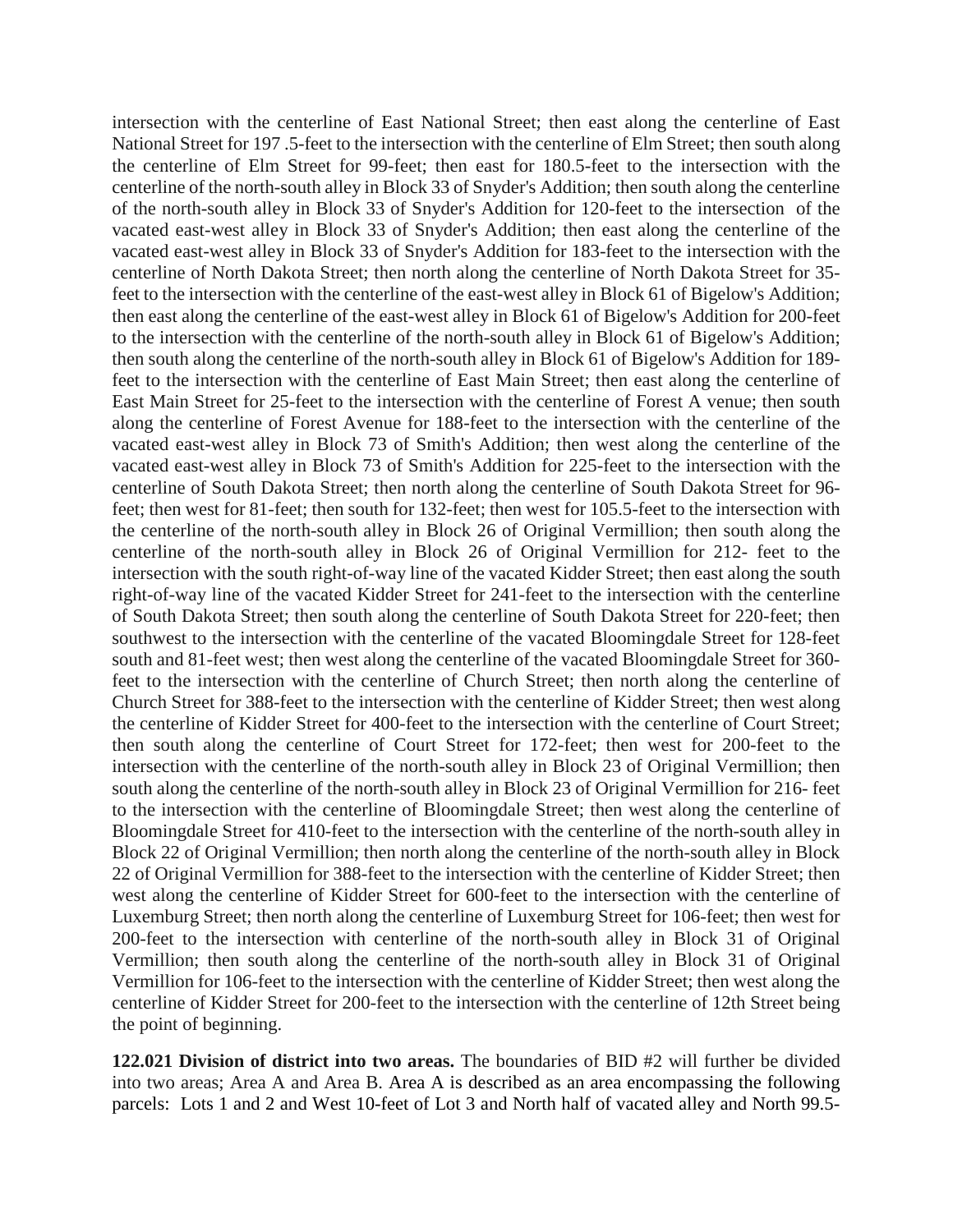feet of Lots 4, 5, and 6 and North 99.5-feet of East 15-feet of Lot 3 and Part of South Dakota Street commencing 34-feet at the Northwest of Lot 1 then West 5-feet then South 66-feet then 5-feet then 66-feet to point of beginning; and, the West 41-feet of vacated Dakota Street abutting Lot 1 and East 18-feet of Lot 1 Block 26, Original Town; and, East 29.5-feet of West 95.5-feet of Lots 2, 3 and 4 and East 66-feet of West 132-feet of Lot 1, Block 26, Original Town; and, East 15-feet of West 66-feet of Lots 1, 2, 3 and 4, Block 26, Original Town; and, East 20-feet of West 51-feet of Lots 1, 2, 3, and 4, Block 26, Original Town; and, West 31-feet of Lots 1, 2, 3, and 4, Block 26, Original Town; and, Lots 15, 16, and 17, Block 26, Replat of Lots 13 and 14, Original Town; and, and, Lots 8, 9, 10, 11 and 12, Block 26, Original Town; and, Block 27, Original Town; and, Block 28, Original Town; and, Lots 2, 3, 5, 6, 7, 8, 9, 10, 11, 12, and 13, Block 29, Original Town; and, Lot A, Block 29, Original Town; and, Lot 24, Block 36, Snyders Addition; and, Lot HD-1 Lot 15, Block 35, Snyders Addition; and, West 25-feet of Lot 15 excluding Lot HD-1, Block 35, Snyders Addition; and, East 25-feet of Lot 15, Block 35, Snyders Addition; and, Lots 16 through 25, including all the vacated alley between lots 19 and 20, Block 35, Snyders Addition; and, Lot 15A, Block 34, Snyders Addition; and, Lot 16A, Block 34, Snyders Addition; and, Lots 17 through 23, Block 34, Snyders Addition; and, Lots 15 through 19, Block 33, Snyders Addition; and, Lot 18A, Block 33, Snyders Addition; and, West 11-feet of Lot 20, Block 33, Snyders Addition; and, East 15-feet of South 90-feet of Lot 20 and Lots 21 through 25, Block 33, Snyders Addition; and, Lots 20 through 25 excluding West 11-feet of Lot 20 and excluding South 90-feet of Lots 20 through 25, Block 33, and Track of land 50-feet East and West by 20-feet North and South excluding West 7-feet of said tract, Snyders Addition.

Area B is described as the land outside of Area A, but within the boundary of the Business Improvement District no. 2.

**122.03 New properties within the district.** Pursuant to the provisions of SDCL 9-55, BID #2 may be amended to include new businesses constructed or established within these boundaries.

**122.04 Purpose of the district.** BID#2 is created for the purpose of funding a portion of the project that would renovate the Central Business District (referred to as the Downtown Streetscape Project). The public improvements may include: removal and reconstruction of sidewalks, removal and reconstruction of street pavement as needed, removal and reconstruction of curb and gutter, construction of landscaping features, signage, street lighting, landscaping, storm sewer improvements, and necessary staffing for the consultant to execute these efforts.

**122.05 Funding**. This cost would be split between the City and the owners of taxable property within the Business Improvement District at a rate of 82 percent City funding and 18 percent BID #2 funds from a special assessment imposed on the properties within the district. The rate of special assessment will be dependent on whether a property is within Area A or Area B, and will be based on the total cost of construction reduced by the amount of any grants or donations received for the project. Furthermore, the owners within Area A will pay a special assessment amount of 0.162 times the total cost of the project divided by 69. The owners within Area B will pay a special assessment amount of 0.018 times the total cost of the project divided by 23. The special assessments are to be payable in ten (10) equal installments at zero (0) percent interest. The City Finance Officer shall deposit BID #2 funds into a separate fund established for BID #2. Any grants and donations to the project shall be deducted from the total cost of the project prior to the cost being divided amongst the owners of Area A and Area B.